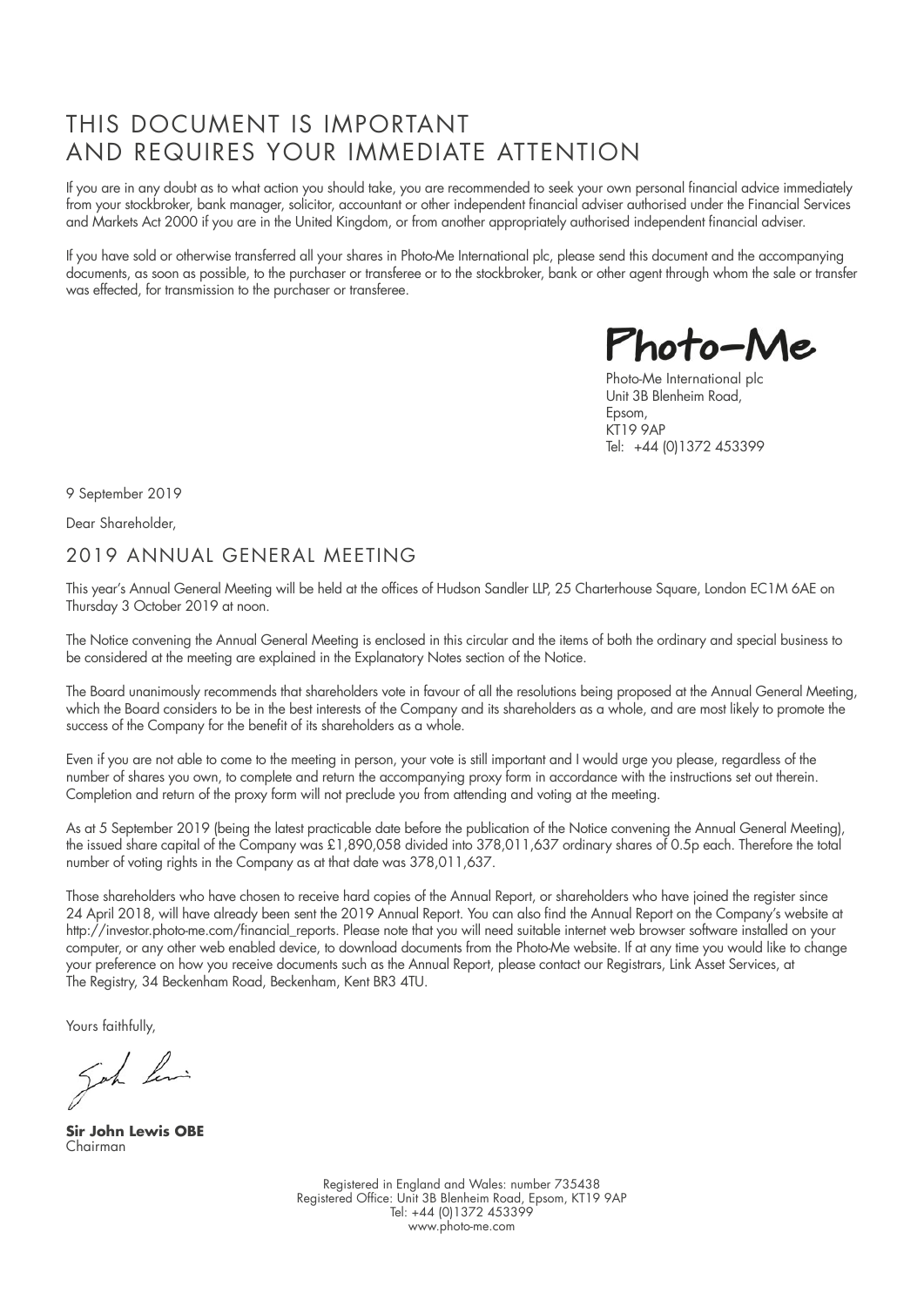# NOTICE OF ANNUAL GENERAL MEETING

NOTICE IS HEREBY GIVEN that the fifty-seventh Annual General Meeting of Photo-Me International plc (the "Company") will be held at the offices of Hudson Sandler LLP, 25 Charterhouse Square, London EC1M 6AE on Thursday 3 October 2019 at noon to consider and, if thought fit, pass the following Resolutions, which will be proposed in the case of Resolutions 1 to 8 inclusive, and 11, as Ordinary Resolutions, and Resolutions 9 and 10, as Special Resolutions.

### AS ORDINARY BUSINESS

Ordinary Resolutions

- 1. THAT the Company's Accounts and the Reports of the directors and the auditor for the year ended 30 April 2019 be received.
- 2. THAT the directors' remuneration report for the year ended 30 April 2019 as set out on pages 52 to 64 of the Annual Report (other than the part containing the directors' remuneration policy) be approved.
- 3. THAT a final dividend of 4.73p per ordinary share in respect of the year ended 30 April 2019 be declared to be payable on 8 November 2019.
- 4. THAT Mazars LLP be appointed auditor of the Company to hold office from the conclusion of the meeting until the conclusion of the next general meeting at which accounts are laid before the Company.
- 5. THAT the directors of the Company be authorised to fix the remuneration of the auditor.
- 6. THAT Mr Emmanuel Olympitis be re-elected as a director.
- 7. THAT Mr Jean-Marc Janailhac be re-elected as a director.

## AS SPECIAL BUSINESS

Ordinary Resolution

8. THAT the directors be generally and unconditionally authorised in accordance with Section 551 of the Companies Act 2006 (the "Act") to allot shares in the Company and to grant rights to subscribe for or convert any security into shares in the Company:

i. up to an aggregate nominal amount of £630,019 (such amount to be reduced by any allotments or grants made under paragraph 8 (ii) below in excess of such sum); and

ii. in so far as such shares comprise equity securities (as defined in section 560 of the Act) up to a nominal amount of £1,260,038 (such amount to be reduced by any allotment made under paragraph 8 (i) above) in connection with an offer by way of a rights issue:

- a) to ordinary shareholders in proportion (as nearly as may be practicable) to their existing holdings; and
- b) to holders of other equity securities as required by the rights of those securities or as the directors otherwise consider necessary,

and so that the directors may impose any limits or restrictions and make any arrangements which they consider necessary or appropriate to deal with treasury shares, fractional entitlements, record dates, legal, regulatory or practical problems in, or under the laws of, any territory or any other matter. This authority shall expire at the earlier of the conclusion of the next Annual General Meeting of the Company or 15 months from the date this Resolution is passed (unless previously renewed, varied or revoked by the Company in general meeting), provided that the Company may make offers and enter into agreements before this authority expires which would, or might, require equity securities to be allotted or subscription or conversion rights to be granted after the authority ends and the directors may allot equity securities or grant rights to subscribe for or convert securities into ordinary shares under any such offer or agreement as if the authority had not expired.

#### Special Resolutions

9. THAT, subject to the passing of Resolution 8 above, the directors be empowered, pursuant to Sections 570 and 573 of the Act, to allot equity securities (within the meaning of Section 560 of the Act) for cash, pursuant to the authority conferred on them by Resolution 8 above, and to sell ordinary shares in the capital of the Company which are held by the Company in treasury, as if Section 561 of the Act did not apply to any such allotment or sale PROVIDED THAT this power shall be limited to: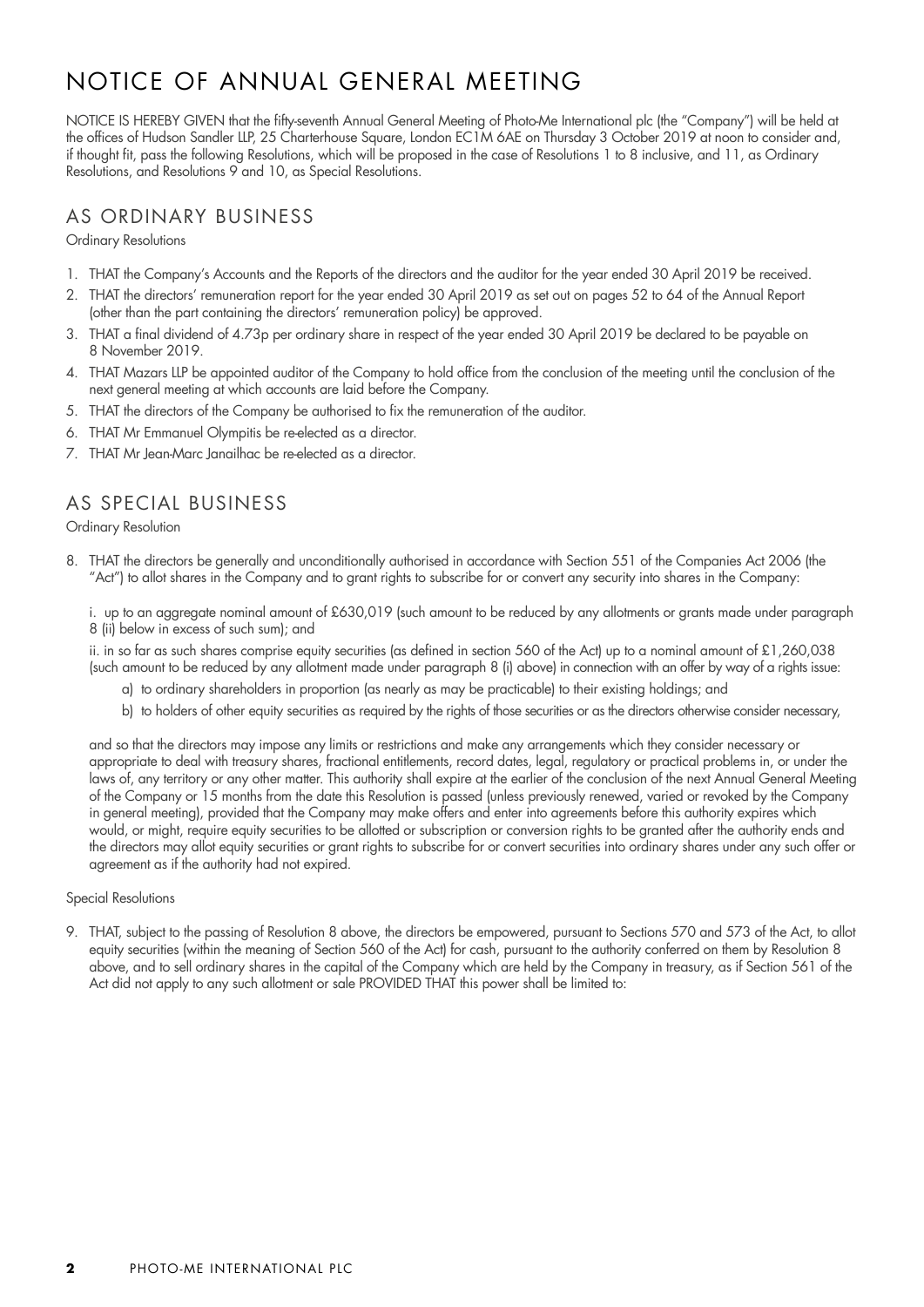- i. the allotment of equity securities and the sale of treasury shares for cash in connection with an offer of, or invitation to apply for equity securities (but in the case of the authority granted under paragraph (ii) of Resolution 8, by way of a rights issue only):
	- a) to ordinary shareholders in proportion (as nearly as may be practicable) to their existing holdings; and
	- b) to holders of other equity securities as required by the rights of those securities or as the directors otherwise consider necessary, but subject to such exclusions or other arrangements as the directors may deem necessary or appropriate to deal with fractional entitlements, treasury shares, record dates, or legal, regulatory or practical difficulties which may arise in or under the laws of any territory, or the requirements of any regulatory body or stock exchange or any other matter whatsoever; and
- ii. the allotment of equity securities or sale of treasury shares (otherwise the pursuant to paragraph (i) of this Resolution) to any person up to an aggregate nominal amount of £94,503 being equal to 5% of the issued ordinary share capital of the Company as at 5 September 2019 (the "Latest Practicable Date")

The power hereby conferred on the directors by this Resolution shall (unless previously revoked or renewed by Special Resolution of the Company) cease to have effect when the authority under Resolution 8 above is revoked or would (if not renewed) expire, save that the Company may, before the power given by this Resolution expires, make an offer or agreement which would or might require equity securities to be allotted or treasury shares to be sold for cash after such expiry and the directors may allot equity securities or sell treasury shares for cash pursuant to such offer or agreement as if the power conferred by this Resolution had not expired.

- 10. THAT the Company be generally and unconditionally authorised in accordance with Section 701 of the Act to make market purchases (within the meaning of Section 693(4) of the Act) of ordinary shares of 0.5p each in the Company provided that:
	- i. the maximum aggregate number of ordinary shares hereby authorised to be purchased is 37,801,164, representing 10% of the issued ordinary share capital of the Company as at the Latest Practicable Date;
	- ii. the minimum price, exclusive of expenses, which the Company may pay for each ordinary share is its nominal value;
	- iii. the maximum price, exclusive of expenses, which the Company may pay for an ordinary share shall be, in respect of an ordinary share contracted to be purchased on any day, the higher of:
		- a) an amount which is not more than 5% above the average of the closing middle market quotations for an ordinary share (derived from the London Stock Exchange Daily Official List) for the five business days immediately preceding the date on which that ordinary share is contracted to be purchased, or
		- b) B the higher of the price of the last independent trade or the highest current independent bid on the London Stock Exchange as stipulated by the Regulatory Technical Standards adopted by the European Commission under Article 5(6) of the EU Market Abuse Regulation 2014; and
	- iv. unless renewed, the authority conferred by this Resolution shall expire either at the conclusion of the next Annual General Meeting of the Company or on the expiry of 15 months from the passing of this Resolution, whichever is the first to occur, save that the Company may, before such expiry, enter into a contract or contracts to purchase ordinary shares which would or might be executed wholly or partly after such expiry and make purchases of ordinary shares in pursuance of such contract or contracts.

#### Ordinary Resolution

11. THAT subject to the passing of resolutions 8 and 9 above, the exceptional grant of options over three million ordinary shares of 0.5p each in the Company to Mr Pascal Faucher in connection with the acquisition of Sempa Sarl, the terms of such grant being as more fully described in the note to this resolution on page 7. The grant will be made in three tranches under a deed of grant the form of which will be available for inspection as described in the said note on page 7.

By order of the Board

#### **Del Mansi**

Company Secretary

Photo-Me International plc Unit 3B Blenheim Road, Epsom, KT19 9AP

9 September 2019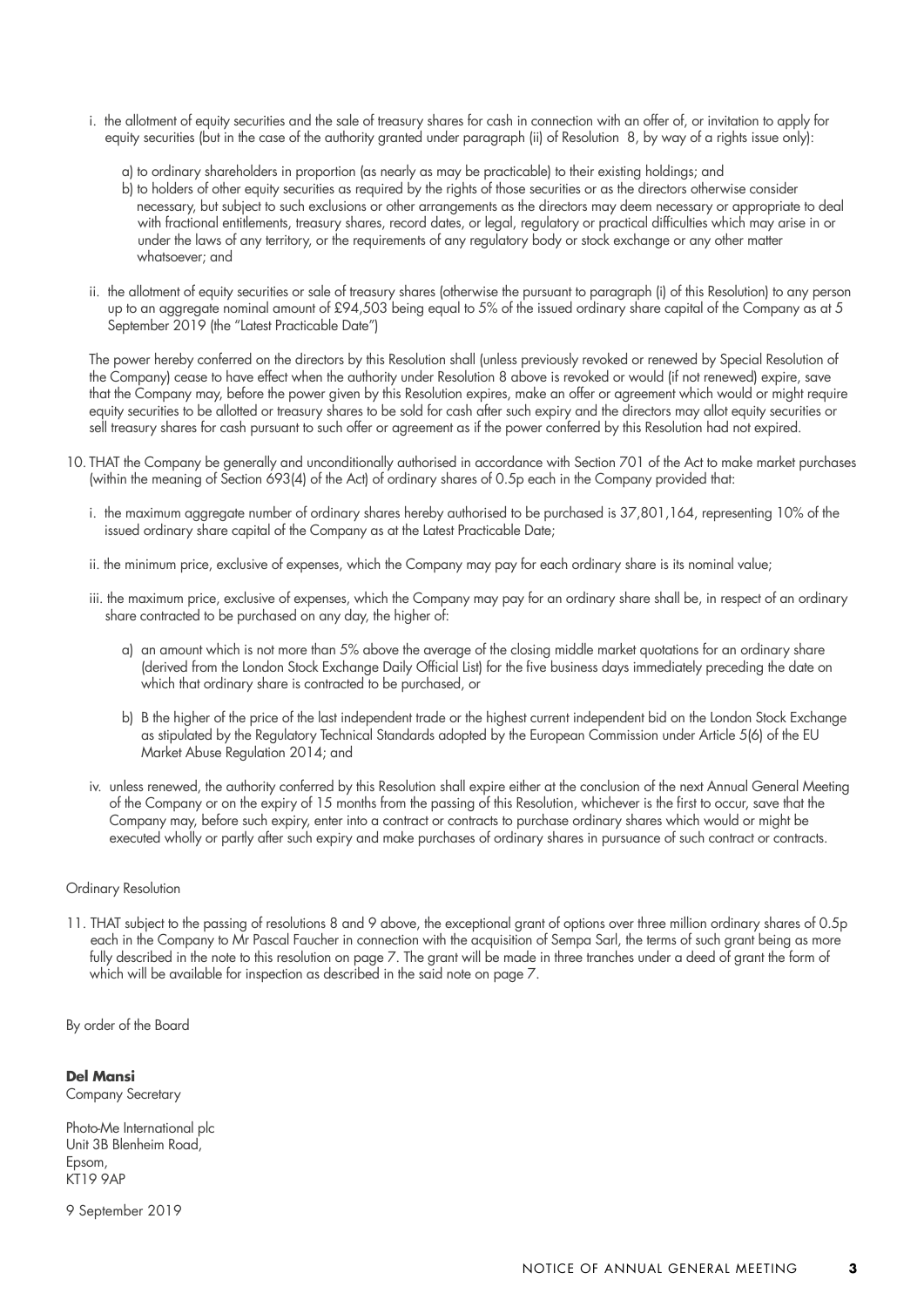# EXPLANATORY NOTES

### ATTENDANCE AND VOTING

A member entitled to attend and vote is entitled to appoint one or more proxies to attend, to speak, and to vote instead of him or her. A member may appoint more than one proxy in relation to the Annual General Meeting provided that each proxy is appointed to exercise the rights attached to a different share or shares held by that member. A proxy need not be a member of the Company. To be valid, the proxy form and any power of attorney or other authority under which it is executed (or a duly certified copy of such power of attorney or other authority) must be lodged with the Company's registrars, Link Asset Services, PXS 1, 34 Beckenham Road, Beckenham, Kent BR3 4ZF not less than 48 hours before the time fixed for the meeting (or any adjournment thereof), no account being taken of any part of a day that is not a working day. A proxy form is supplied with this Notice. Completion and return of the proxy form will not preclude a member from attending, speaking, and voting in person at the meeting should he or she subsequently decide to do so. A member can only appoint a proxy using the procedures set out in these explanatory notes and in the notes on the proxy form.

Pursuant to Regulation 41 of the Uncertificated Securities Regulations 2001, the Company specifies that only those members registered in the register of members of the Company as at the close of business on 1 October 2019 (or, in the case of an adjournment, the close of business on the day which is two working days before the time of the adjourned meeting) shall be entitled to attend and vote at the meeting in respect of the number of shares registered in their name at that time. Changes to entries on the register of members after the close of business on 1 October 2019 (or, in the case of an adjournment, the close of business on the day which is two working days before the time of the adjourned meeting) shall be disregarded in determining the rights of any person to attend, speak or vote at the meeting.

If you are not a member of the Company but you have been nominated by a member of the Company under Section 146 of the Act to enjoy information rights (a "Nominated Person"), you do not have a right to appoint any proxies under the procedures set out above. If you are a Nominated Person, you may have a right under an agreement between you and the member of the Company who has nominated you to have information rights (the "Relevant Member") to be appointed or to have someone else appointed as a proxy for the meeting. If you either do not have such a right or if you have such a right but do not wish to exercise it, you may have a right under an agreement between you and the Relevant Member to give instructions to the Relevant Member as to the exercise of voting rights. Your main point of contact in terms of your investment in the Company remains the Relevant Member (or, perhaps, your custodian or broker) and you should continue to contact them (and not the Company) regarding any changes or queries relating to your personal details and your interest in the Company (including any administrative matters). The only exception to this is where the Company expressly requests a response from you.

A corporation which is a member can appoint one or more corporate representatives who may exercise, on its behalf, all its powers as a member provided that no more than one corporate representative exercises powers over the same share.

In the case of joint holders, where more than one of the joint holders purports to appoint a proxy, only the appointment

submitted by the most senior holder will be accepted. Seniority is determined by the order in which the names of the joint holders appear in the Company's register of members in respect of the joint holding (the first-named being the most senior).

Copies of the following documents are available for inspection at the Registered Office of the Company at any time during normal business hours on any weekday (excluding Saturdays, Sundays and public holidays) from the date of this Notice until the conclusion of the Annual General Meeting, and will also be available for inspection at the place of the Annual General Meeting from 15 minutes before the meeting until its conclusion:

- i. register of interests of directors in the share capital of the Company;
- ii. service contracts of executive directors; and
- iii. letters of appointment of the non-executive directors.

Any member attending the meeting has the right to ask questions. The Company must cause to be answered any such question relating to the business being dealt with at the meeting but no such answer need be given if:

- i. to do so would interfere unduly with the preparation for the meeting or involve the disclosure of confidential information;
- ii. the answer has already been given on a website in the form of an answer to a question; or
- iii. it is undesirable in the interests of the Company or the good order of the meeting that the question be answered.

Members should note that it is possible that, pursuant to requests made by members of the Company under Section 527 of the Act, the Company may be required to publish on a website a statement setting out any matter relating to:

- i. the audit of the Company's accounts (including the auditor's report and the conduct of the audit) that are to be laid before the Annual General Meeting; or
- ii. any circumstance connected with an auditor of the Company ceasing to hold office since the previous meeting at which annual accounts and reports were laid in accordance with Section 437 of the Act.

The Company may not require the members requesting any such website publication to pay its expenses in complying with Sections 527 or 528 of the Act. Where the Company is required to place a statement on a website under Section  $527$  of the Act, it must forward the statement to the Company's auditor not later than the time when it makes the statement available on the website. The business which may be dealt with at the Annual General Meeting includes any statement that the Company has been required under Section 527 of the Act to publish on a website.

#### VOTING USING CREST'S ELECTRONIC PROXY APPOINTMENT SERVICE

CREST members who wish to appoint a proxy or proxies by utilising the CREST electronic proxy appointment service may do so for the meeting and any adjournment(s) of it by using the procedures described in the CREST Manual (available via www.euroclear.com). CREST Personal Members or other CREST sponsored members, and those CREST members who have appointed a voting service provider(s), should refer to their CREST sponsor or voting service provider(s), who will be able to take the appropriate action on their behalf.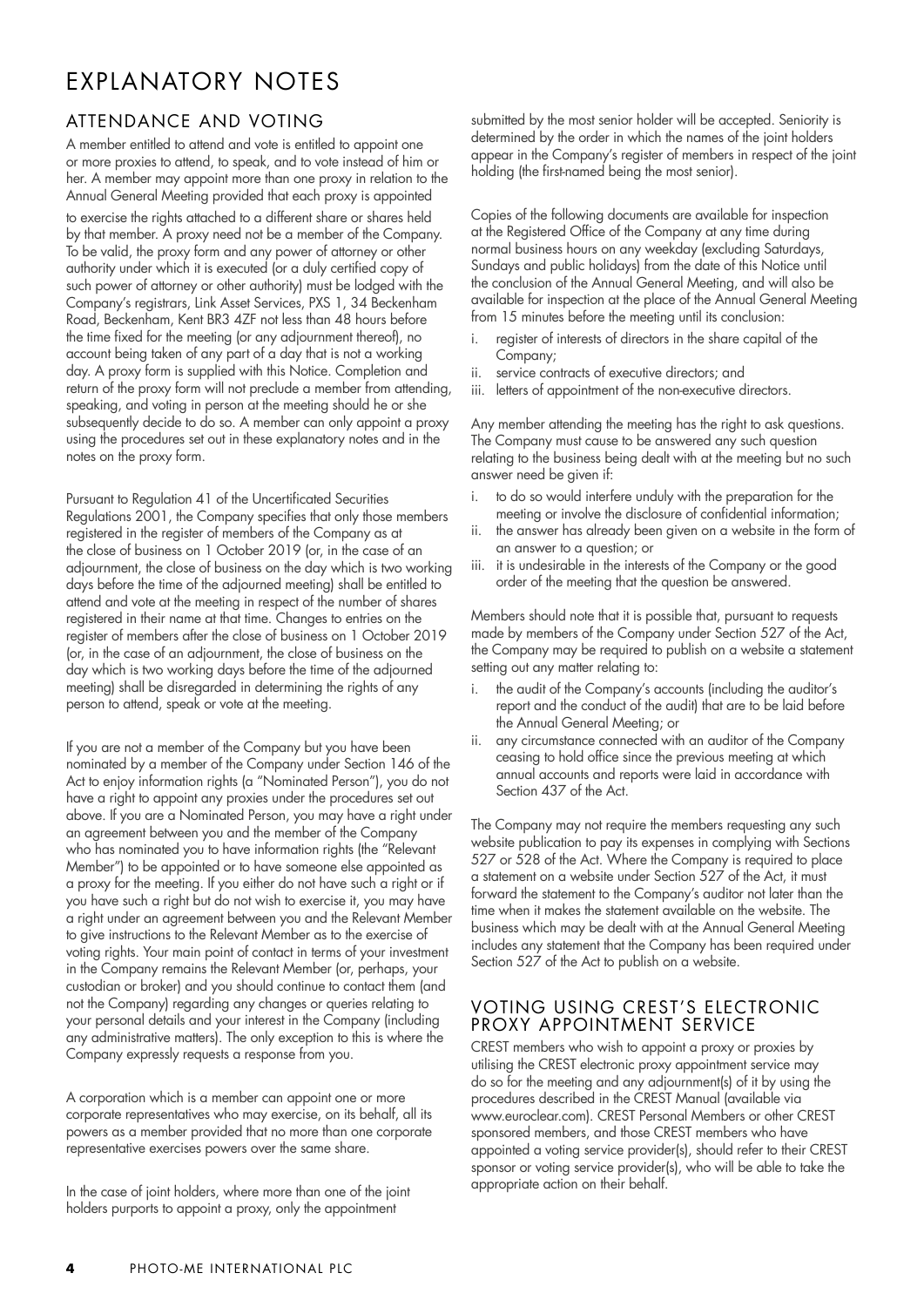In order for a proxy appointment made by means of CREST to be valid, the appropriate CREST message (a "CREST Proxy Instruction") must be properly authenticated in accordance with Euroclear UK & Ireland Limited's ("EUI") specifications and must contain the information required for such instructions, as described in the CREST Manual. The message must be transmitted so as to be received by the issuer's agent RA10 by noon on 1 October 2019. For this purpose, the time of receipt will be taken to be the time (as determined by the timestamp applied to the message by the CREST Applications Host) from which the issuer's agent is able to retrieve the message by enquiry to CREST in the manner prescribed by CREST.

CREST members and, where applicable, their CREST sponsors or voting service providers should note that EUI does not make available special procedures in CREST for any particular messages. Normal system timings and limitations will therefore apply in relation to the input of CREST Proxy Instructions. It is the responsibility of the CREST member concerned to take (or, if the CREST member is a CREST personal member or sponsored member or has appointed a voting service provider(s), to procure that his CREST sponsor or voting service provider(s) take(s)) such action as shall be necessary to ensure that a message is transmitted by means of the CREST system by any particular time. In this connection, CREST members and, where applicable, their CREST sponsors or voting service providers are referred, in particular, to those sections of the CREST Manual concerning practical limitations of the CREST system and timings.

CREST personal members or other CREST sponsored members, and those CREST members who have appointed voting service provider(s) should contact their CREST sponsors or voting service provider(s) for assistance with appointing proxies via CREST. For further information on CREST procedures, limitations and system timings please refer to the CREST Manual (available from https://www.euroclear.com/site/public/EUI). The Company may treat as invalid a proxy appointment sent by CREST in the circumstances set out in Regulation 35(5)(a) of the Uncertificated Securities Regulations 2001.

#### SUBMISSION OF HARD COPY AND ELECTRONIC REQUESTS

Where you, being a member or members of the Company, wish to request the Company to publish audit concerns, such requests must be made in accordance with one of the following ways:

- a) hard copy request which is signed by you, states your full name and address and is sent to Photo- Me International plc, 3B Blenheim Road, Epsom, Surrey KT19 9AP for the attention of the Company Secretary, Del Mansi; or
- B) a request which states your full name and address, and is sent by e-mail to IR@photo-me.co.uk. Please state "AGM 2019" in the subject line of the e-mail.

In order to be able to exercise the members' right to require a matter of business to be dealt with at the meeting, the relevant request must be made by: (a) a member or members having a right to vote at the meeting and holding at least 5% of total voting rights of the Company; or (b) at least 100 members having a right to vote at the meeting and holding, on average, at least £100 of paid up share capital.

You may not use any electronic address provided either in this Notice of Annual General Meeting or the Chairman's letter in respect of the appointment of a proxy or variation or revocation of proxy voting instructions.

A copy of this Notice and information regarding the meeting, including the information required by Section 311A of the Act, can be found at www.photo-me.com

#### **RESOLUTIONS**

Resolutions 1 to 8 inclusive, and resolution 11, are Ordinary Resolutions, which will be passed if more than 50% of the votes cast are in favour.

#### RESOLUTION 1: TO RECEIVE THE 2019 ANNUAL REPORT

The directors will present to the Annual General Meeting ("AGM") the Accounts and the Reports of the directors and the auditor for the year ended 30 April 2019. These are contained in the Company's Annual Report. Shareholders may raise any questions on the 2019 Annual Report under this resolution.

#### RESOLUTION 2: APPROVAL OF THE DIRECTORS' REMUNERATION REPORT

The purpose of Resolution 2 is to seek the approval of the Directors' Remuneration Report for the year ended 30 April 2019, excluding the part of the report which sets out the Directors' Remuneration Policy. The report is set out on pages 52 to 64 of the 2019 Annual Report. This resolution is advisory in nature and no individual director's remuneration is dependent on it.

#### RESOLUTION 3: TO DECLARE A FINAL DIVIDEND

The final dividend of 4.73 p per ordinary share is recommended by the directors for shareholders on the register at the close of business on 18 October 2019. The ex-dividend date will be 17 October 2019. If Resolution 3 is approved, the dividend will be paid on 8 November 2019.

#### RESOLUTION 4: APPOINTMENT OF AUDITOR

This Resolution proposes the appointment of Mazars LLP as the Company auditor.

#### RESOLUTION 5: AUTHORISING DIRECTORS TO FIX THE REMUNERATION OF THE AUDITOR

This Resolution authorises the directors, in accordance with standard practice, to determine the remuneration of the auditor.

#### RESOLUTIONS 6 AND 7: RE-ELECTION OF DIRECTORS – GENERAL

The Company's Articles of Association require that any director appointed by the Board retires and seeks re-election at the first Annual General Meeting following their appointment, and that all directors stand for re-election every three years. In compliance with the above, and in the interests of continuity and stability, only two directors are being submitted for r-election this year, namely Mr Olympitis and Mr Janailhac.

The biographical details of Mr Olympitis are set out on page 44 of the Annual Report and, along with biographical details of Mr Janailhac, appear in the notes to the respective resolution for their re-election to enable shareholders to take an informed decision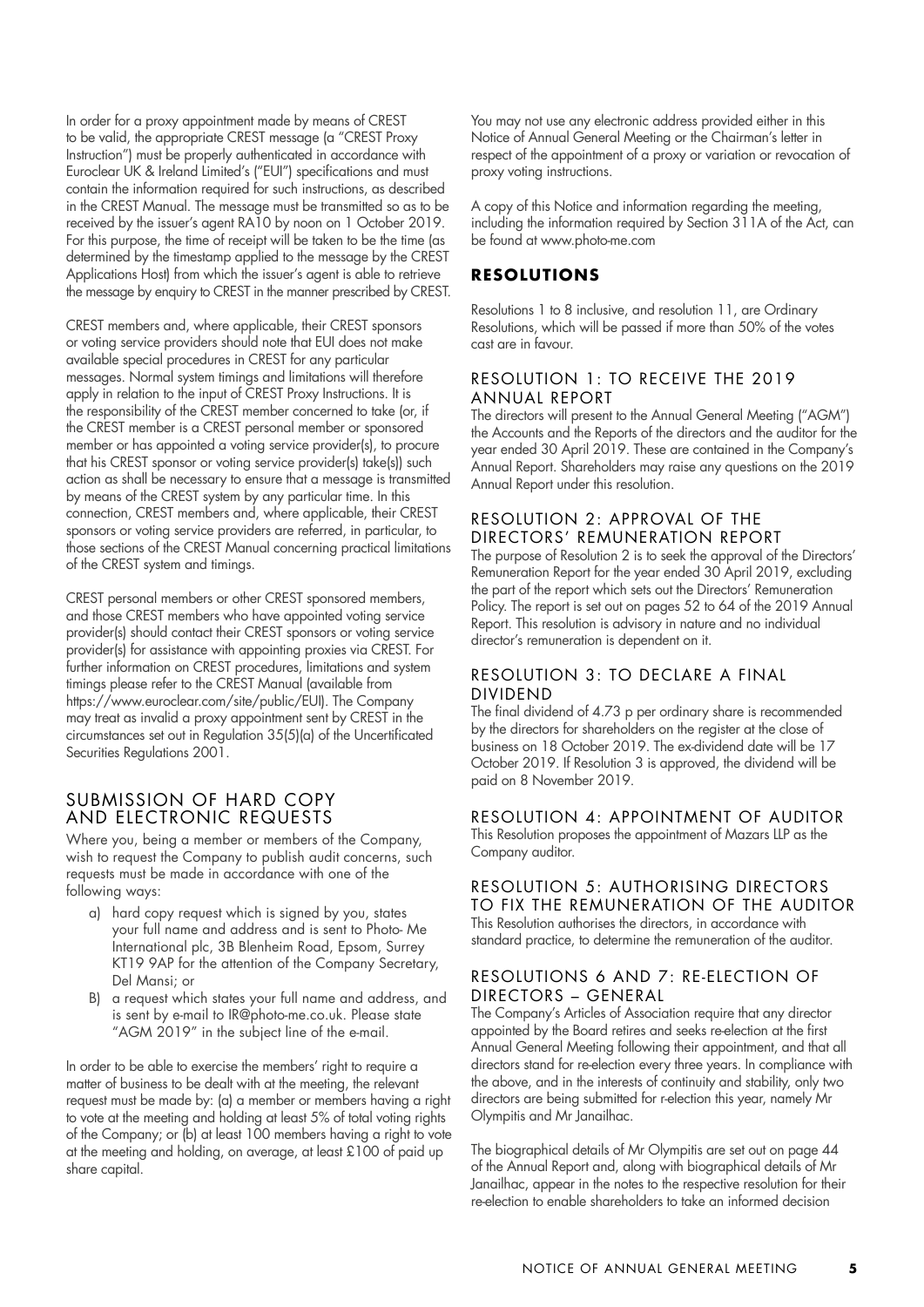## EXPLANATORY NOTES CONTINUED

on each of their re-election. The Chairman has confirmed that, following formal performance evaluation, both of those Directors continue to perform effectively and demonstrate commitment to their roles, and their respective contributions are important to the Company.

#### RESOLUTION 6: RE-ELECTION OF MR EMMANUEL OLYMPITIS (NON- EXECUTIVE DIRECTOR)

Mr Olympitis was appointed to the Board in December 2009. He is senior independent non-executive director, Chairman of the Remuneration Committee and a member of the Nomination and Audit Committees. He was last appointed by shareholders at the AGM in 2016. His previous directorships include China Cablecom Holdings Limited (NASDAQ), Canoel International Energy Limited (Canada), Matica plc, Secure Fortress plc, Bulgarian Land Development plc, Norman 95 plc, Pacific Media plc (Executive Chairman) and Bella Media plc (Chairman). His early career was in merchant banking and financial services, and included roles as Executive Director of Bankers Trust International Ltd, Group Chief Executive of Aitken Hume International plc and Executive Chairman of Johnson & Higgins Ltd. He was last appointed by Shareholders in 2016.

#### RESOLUTION 7: RE-ELECTION OF MR JEAN-MARC JANAILHAC (NON-EXECUTIVE DIRECTOR)

Mr Janailhac was appointed a non-executive director of the Company in July 2019. He is a non-executive director of Athena Investments A/S, a company listed on Nasdaq Copenhagen and included in the OMX Copenhagen Small Cap Index, a role he retains. Mr Janailhac has a background in the international water treatment industry. He established and developed several corporations around the world for Veolia Environment.

#### RESOLUTION 8: GENERAL AUTHORITY TO ALLOT SHARES

Under section 551 of the Act, the directors may only allot shares or grant rights to subscribe for, or convert any security into, shares if authorised to do so by shareholders in a general meeting. The existing authority provided at last year's AGM to allot shares in this way expires at the conclusion of this year's AGM. Consequently, this Resolution seeks to renew the authority for a further period until the earlier of the conclusion of next year's AGM or 15 months from the date this Resolution is passed (unless previously renewed, varied or revoked by the Company in general meeting). The aggregate nominal value which can be allotted under the authority set out in paragraph (i) of the Resolution is limited to £630,019, which represents approximately one-third of the Company's issued ordinary share capital as at 5 September 2019, being the latest practicable date before the publication of this Notice of AGM (hereinafter called the "Latest Practicable Date"). In accordance with guidance issued by The Investment Association, the authority in paragraph (ii) of the Resolution permits the directors to allot shares, or to grant rights to subscribe for, or convert any security into, shares in the Company only in connection with a rights issue, up to a nominal value of £1,260,038, as reduced by the nominal amount of any shares issued under paragraph (i) of the Resolution. This amount (before any reduction) represents approximately twothirds of the Company's issued ordinary share capital as at the Latest Practicable Date.

The directors have no present intention of exercising this authority,

which would expire at the conclusion of the next AGM or, if earlier, 15 months from the date on which the Resolution is passed, other than (under paragraph (i)) in respect of the Company's share option schemes. This authority supersedes all previous authorities and the directors intend to seek its renewal at next year's AGM. At the date of this Notice, no shares are held by the Company in Treasury.

Resolutions 9 and 10 are Special Resolutions which will be passed if at least 75% of the votes cast are in favour.

#### RESOLUTION 9: DISAPPLICATION OF PRE-EMPTION RIGHTS

The effect of Resolution 9, if passed, would be to enable the directors to issue shares for cash on a rights issue (or other preemptive offer) up to the maximum permitted by Resolution 8. It would also enable the directors to issue shares for cash (or sell shares held as treasury shares) up to an aggregate nominal amount not exceeding £94,503 (being equal to 5% of the Company's issued ordinary share capital as at the Latest Practicable Date) without first offering them to existing shareholders on a proportional basis. In respect of the power granted under Resolution 8, the directors confirm their intention to follow the provisions of the Pre-Emption Group's Statement of Principles regarding cumulative usage of authorities within a rolling three-year period where the Principles provide that usage in excess of 7.5% of the issued ordinary share capital of the Company should not take place without prior consultation with shareholders. Unless renewed, this power would expire when the authority given by Resolution 8 to allot shares expires (whether or not renewed) or is revoked (if this is earlier) and the directors intend to seek its renewal at next year's AGM.

#### RESOLUTION 10: AUTHORITY TO PURCHASE OWN SHARES

Shareholder approval is being sought to renew the general authority to the Company to make market purchases of its own shares. The authority will be in respect of up to 37,801,164 ordinary shares (being equal to 10% of the Company's issued ordinary share capital as at the Latest Practicable Date) and will be effective until the conclusion of the next AGM or, if earlier, 15 months from the date on which the Resolution is passed. If granted, the authority would only be exercised if an improvement in earnings per share was expected to result and the purchase would be in the best interests of shareholders generally. The Company has no present intention to purchase its own shares.

The Company has the choice of cancelling shares which have been repurchased or of holding them as treasury shares (or a combination of both). Treasury shares are essentially shares which have been repurchased by the Company and which it is allowed to hold pending either reselling them for cash, cancelling them or, if authorised, using them for the purposes of its employee share plans. The directors believe that it is desirable for the Company to have this choice. Holding the repurchased shares as treasury shares would give the Company the ability to resell or transfer them quickly and cost-effectively and would provide the Company with additional flexibility in the management of its capital base. No dividends will be paid on, and no voting rights will be exercised in respect of, treasury shares. Shares held as treasury shares will not automatically be cancelled and will not be taken into account in future calculations of earnings per share (unless they are subsequently resold or transferred out of treasury). The company did not purchase any of its shares in the year ended 30 April 2019.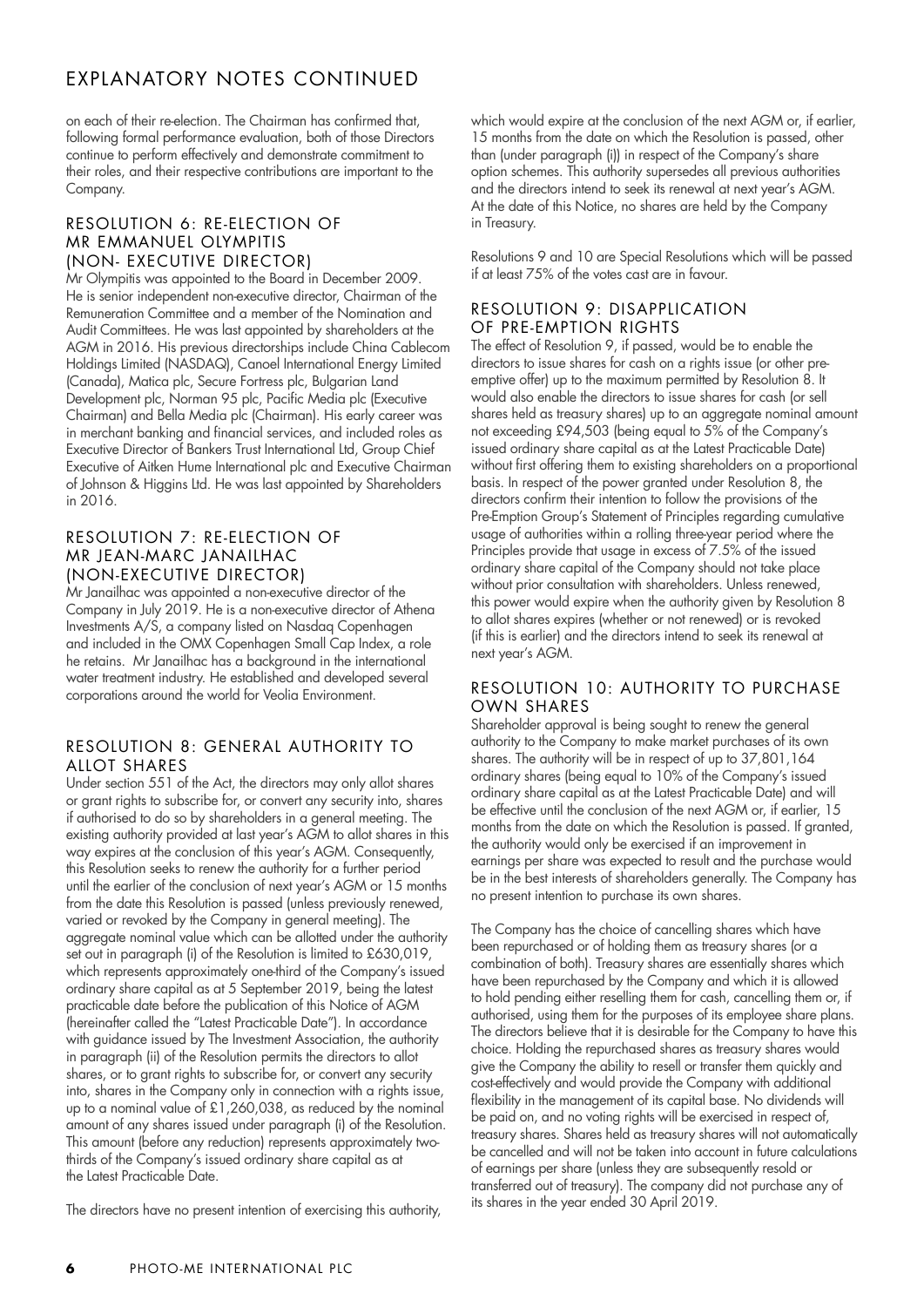#### RESOLUTION 11: EXCEPTIONAL GRANT OF SHARE OPTIONS

(Ordinary Resolution) – As stated at the time of the Company's acquisition of Sempa Sarl in April 2019, Pascal Faucher, CEO of Sempa Sarl and president of KIS SAS, has and will remain with the acquired business in order to drive the growth of that new business segment of the Company. The Company intends to make exceptional grants of up to a maximum aggregate of three million options to Mr Pascal Faucher in relation to that acquisition. Resolution 11 seeks approval for these grants of share options.

The main terms of these grants, which are not being made under the Company's Executive Share Option Scheme 2014, would be as follows if this resolution is passed:

- One million share options to subscribe for ordinary shares of 0.5p each in the capital of the Company to Mr Pascal Faucher, over a three-year period so that (i) one million such options be granted in October 2019 ('Year1'), (ii) one million such option be granted in October 2020 ('Year 2'), and (iii) one million such options be granted in October 2021 ('Year 3').
- Each tranche of options granted shall vest three years after the date of its grant.
- The exercise price for each option of each tranche will be the market value of one ordinary share of the Company by reference to market value as at close of business on the business day immediately before its grant. Once a share is issued pursuant to the terms of the option it shall rank pari passu with the then existing ordinary share capital of the Company.
- If Mr Faucher is dismissed from his employment with the group without cause ("juste motif" as referred to in the Conventions de Mandat), before the end of a three-year period starting from 24 April 2019, he will be entitled to such number of said share options calculated on a pro rata basis depending on his departure date.

The options are not pensionable.

Any options that do not lapse beforehand shall lapse on the seventh anniversary of the date of grant.

None of the above can be altered to the advantage of Mr Faucher without the prior approval of shareholders in general meeting (except for minor amendments to benefit the administration of the grant, to take account of a change in legislation or to obtain or maintain favourable tax, exchange control or regulatory treatment for Mr Faucher in the grant or for the Company or for members of its group). The grants will be made pursuant to a deed of grant that will be available for inspection:

- i) from the date of this Notice until the close of the AGM, at the offices of finnCap Ltd, 60 New Broad Street, London EC2M 1JJ; and
- ii) at the offices of Hudson Sandler LLP, 25 Charterhouse Square, London EC1M 6AE the place of the general meeting for 15 minutes before and during the meeting.

The Company's issued share capital as at the Latest Practicable Date was £1,890,058 divided into 378,011,637 ordinary shares of 0.5p each. As at the Latest Practicable Date, the total

number of voting rights in the Company was 378,011,637. The total number of options over ordinary shares outstanding as at the Latest Practicable Date was 6,161,308, representing approximately 1.63 % of the issued share capital. If the authority to buy back shares under this Resolution were exercised in full, the total number of options to subscribe for ordinary shares outstanding as at the Latest Practicable Date would, assuming no further ordinary shares are issued, represent approximately 1.81 % of the issued share capital.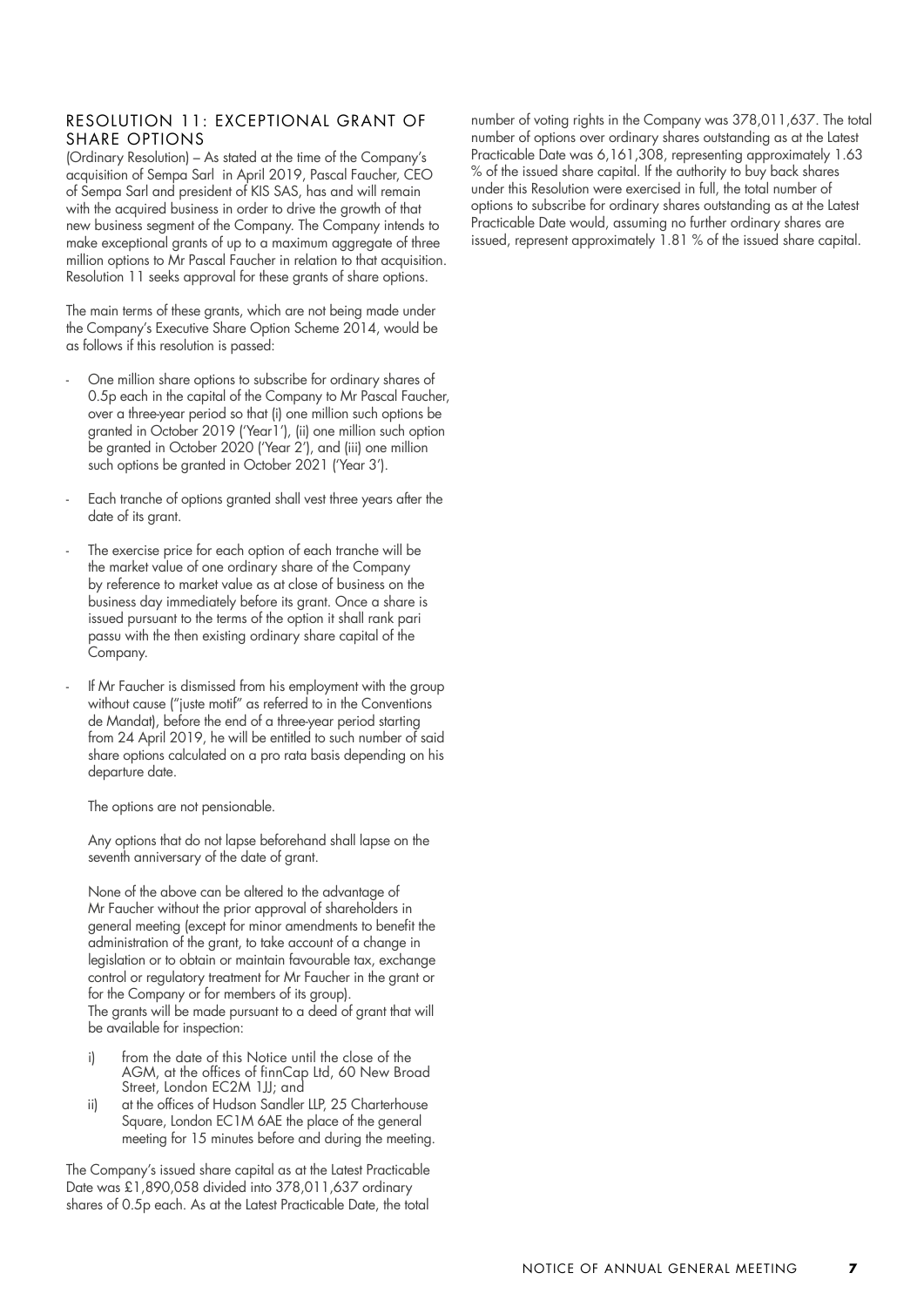## EXPLANATORY NOTES CONTINUED

## LOCATION OF ANNUAL GENERAL MEETING

Location of Annual General Meeting, to be held at the offices of Hudson Sandler LLP, 25 Charterhouse Square, London EC1M 6AE



#### BY TUBE

Barbican is the nearest tube station – Circle, Hammersmith & City, and Metropolitan lines.

Farringdon is less than five minute walk away – Circle, Hammersmith & City, and Metropolitan lines.

#### BY TRAIN

We are a less than five-minute walk from Farringdon National Rail Station, also about a fifteen minute walk from Moorgate/ Liverpool Street Stations.

#### BY CAR

From Aldersgate Street, turn on to Long Lane; continue down alongside Smithfield Market and follow the one-way system, bearing right through the market on East Poultry Avenue.

From East Poultry Avenue turn right on to Charterhouse Street.

Continue up Charterhouse Street (Smithfield Market on the right), past Lindsey Street, until you reach Charterhouse Square. No. 25 overlooks the Square.

If approaching from Farringdon Road, turn on to Charterhouse Street. Continue up Charterhouse Street (Smithfield Market on the right), past Lindsey Street, until you reach Charterhouse Square. No. 25 overlooks the Square.

There is only private parking available outside the office. The closest NCP car parks are situated on Aldersgate Street and West Smithfield Central Market.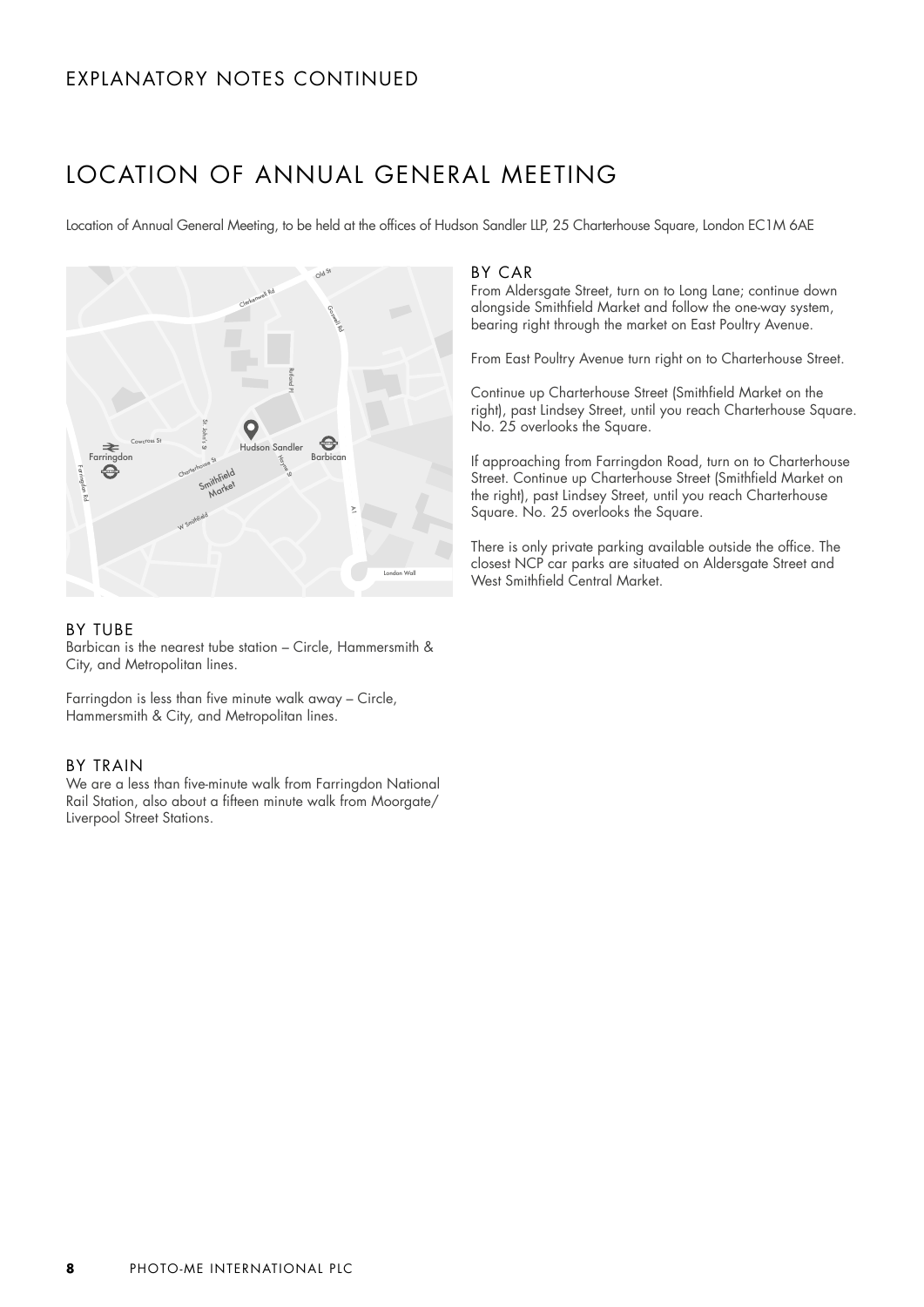## PROXY FORM - for use by members only

#### PHOTO-ME INTERNATIONAL PLC

(the "Company")

I/We (BLOCK CAPITALS)

of (address)

being a member of the Company, hereby appoint

Name No. of shares, if applicable of Proxy (see Note 2)

or, failing him/her, the Chairman of the meeting (see Note 2) to act as my/our proxy and on a poll to vote for me/us and on my/our behalf at the Annual General Meeting of the Company to be held on 3 October 2019 and at any adjournment thereof.

I/We direct my/our proxy to vote as follows and otherwise as my/our proxy shall think fit: (Please indicate with an X in the boxes below).

Please mark this box if this proxy appointment is one of multiple appointments being made (see Note 2).

| ORDINARY BUSINESS                                                                                                                                | For  | Against | Vote<br>withheld |
|--------------------------------------------------------------------------------------------------------------------------------------------------|------|---------|------------------|
| <b>Ordinary Resolutions</b>                                                                                                                      |      |         |                  |
| 1. To receive the Accounts and Reports of the directors and the auditor for the year<br>ended 30 April 2019.                                     |      |         |                  |
| 2. To approve the directors' remuneration report for the year ended 30 April 2019.                                                               |      |         |                  |
| 3. To declare a final dividend for the year ended 30 April 2019 of<br>4.73p per share, payable on 8 November 2019.                               |      |         |                  |
| 4. To appoint Mazars LLP as auditor.                                                                                                             |      |         |                  |
| 5. To authorise the directors to fix the remuneration of the auditor.                                                                            |      |         |                  |
| 6. To re-elect Mr Olympitis as a director.                                                                                                       |      |         |                  |
| 7. To re-elect Mr Janailhac as a director.                                                                                                       |      |         |                  |
| 8. To authorise the directors to allot shares and grant rights to subscribe for,<br>or convert any security into, shares up to a maximum amount. |      |         |                  |
| <b>Special Resolutions</b>                                                                                                                       |      |         |                  |
| 9. To enable directors to allot shares for cash without first offering them to<br>existing shareholders.                                         |      |         |                  |
| 10. To authorise the Company to make market purchases of its own shares.                                                                         |      |         |                  |
| Ordinary Resolutions                                                                                                                             |      |         |                  |
| 11. To approve the grant of up to three million share options to Mr Faucher                                                                      |      |         |                  |
|                                                                                                                                                  |      |         |                  |
| Signature                                                                                                                                        | Date |         | 2019             |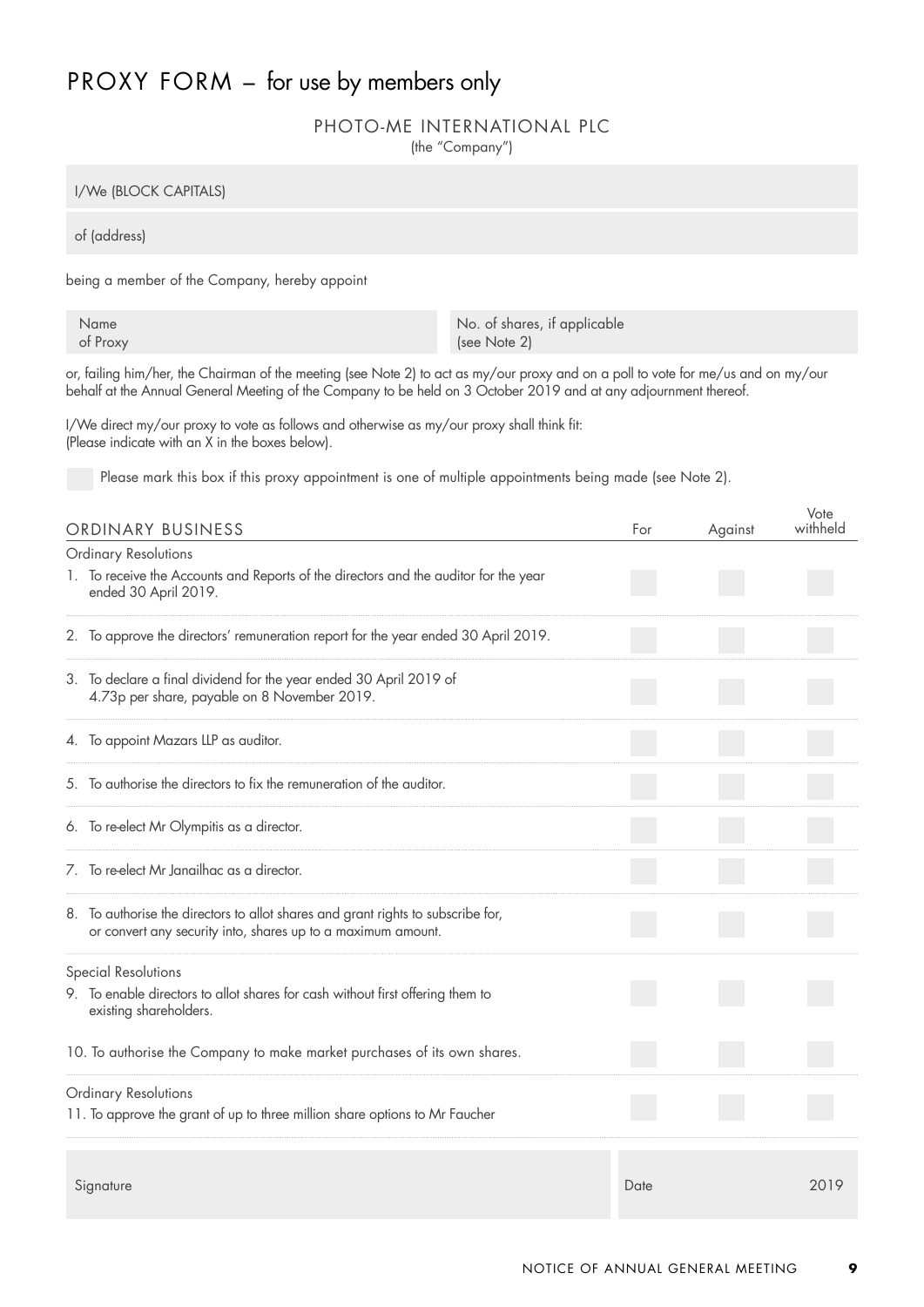# **NOTES**

- 1. As a member of the Company you are entitled to appoint a proxy to exercise all or any of your rights to attend, speak, and vote at a general meeting of the Company. You can only appoint a proxy using the procedures set out in these notes. Please indicate with a cross in the appropriate box how you wish the proxy to vote. In the absence of any indication, the proxy will exercise his/her discretion as to whether, and if so how, he/she votes. To abstain from voting on a resolution, select the relevant "Vote withheld" box. A vote withheld is not a vote in law, which means that the vote will not be counted in the calculation of votes for or against the resolution. Your proxy will vote (or abstain from voting) as he or she thinks fit in relation to any other matter which is put before the meeting.
- 2. The Chairman of the meeting will act as proxy unless another proxy is desired, in which case, insert the full name of your proxy in the space provided. A proxy need not be a member of the Company but must attend the meeting in person. If you wish your proxy to make any comments on your behalf, you will need to appoint someone other than the Chairman and give them the relevant instructions directly. You may appoint more than one proxy provided each proxy is appointed to exercise rights attached to different shares. You may not appoint more than one proxy to exercise rights attached to any one share. If the proxy is being appointed in relation to less than your full voting entitlement, please enter in the box next to the proxy holder's name the number of shares in relation to which they are authorised to act as your proxy. If left blank, your proxy will be deemed to be authorised in respect of your full voting entitlement (or if this Proxy form has been issued in respect of a designated account for a shareholder, the full voting entitlement for that designated account).
- 3. To appoint more than one proxy, (an) additional Proxy form(s) may be obtained by contacting the registrar's Helpline on 0871 664 0300 (calls cost 12p per minute plus network extras; overseas telephone number +44 371 664 0300; lines are open Mon–Fri 9 a.m. – 5.30 p.m.), or you may copy this Proxy form.
- 4. Appointment of a proxy does not preclude you from attending the meeting and voting in person. If you have appointed a proxy and attend the meeting in person, your proxy appointment will automatically be terminated.
- 5. When you have completed this Proxy form, sign it and return it by pre-paid post to Business Reply Licence Service, RLUB-TBUX-EGUC, PXS 1, 34 Beckenham Road, Beckenham, BR3 4ZF or by freepost to Freepost RSBH-UXKS-LRBC, PXS 1, 34 Beckenham Road, Beckenham, BR3 4ZF. Any alteration or deletion must be signed or initialled.
- 6. In the case of a corporation, this Proxy form must be executed under its common seal or signed on its behalf by an attorney or officer of the corporation.
- 7. In the case of joint holders, the signature of any one holder will be sufficient but the names of the joint holders should be stated. The vote of the senior shall be accepted to the exclusion of the votes of other joint holders. For this purpose, seniority shall be determined by the order in which the names of such holders stand in the register of members in respect of the joint holding.
- 8. To be valid, this Proxy form and the power of attorney or other authority (if any) under which it is signed, or a duly certified copy of such power or authority, must be lodged with the Company's registrars, Link Asset Services, Business Reply Licence Service, RLUB-TBUX-EGUC, PXS 1, 34 Beckenham Road, Beckenham, BR3 4ZF not less than 48 hours before the time of the meeting (or any adjournment thereof).
- 9. As an alternative to completing this hard-copy Proxy form, shares held in uncertificated form (i.e. in CREST) may be voted through the CREST Proxy Voting Service in accordance with procedures set out in the CREST Manual. For an electronic proxy appointment to be valid, it must be received not less than 48 hours before the time of the meeting (or any adjournment thereof).
- 10. Except as mentioned in Note 9 above, you may not use any electronic address provided in the Chairman's letter or the Notice of Annual General Meeting in respect of the appointment of a proxy or variation or revocation of proxy voting instructions.